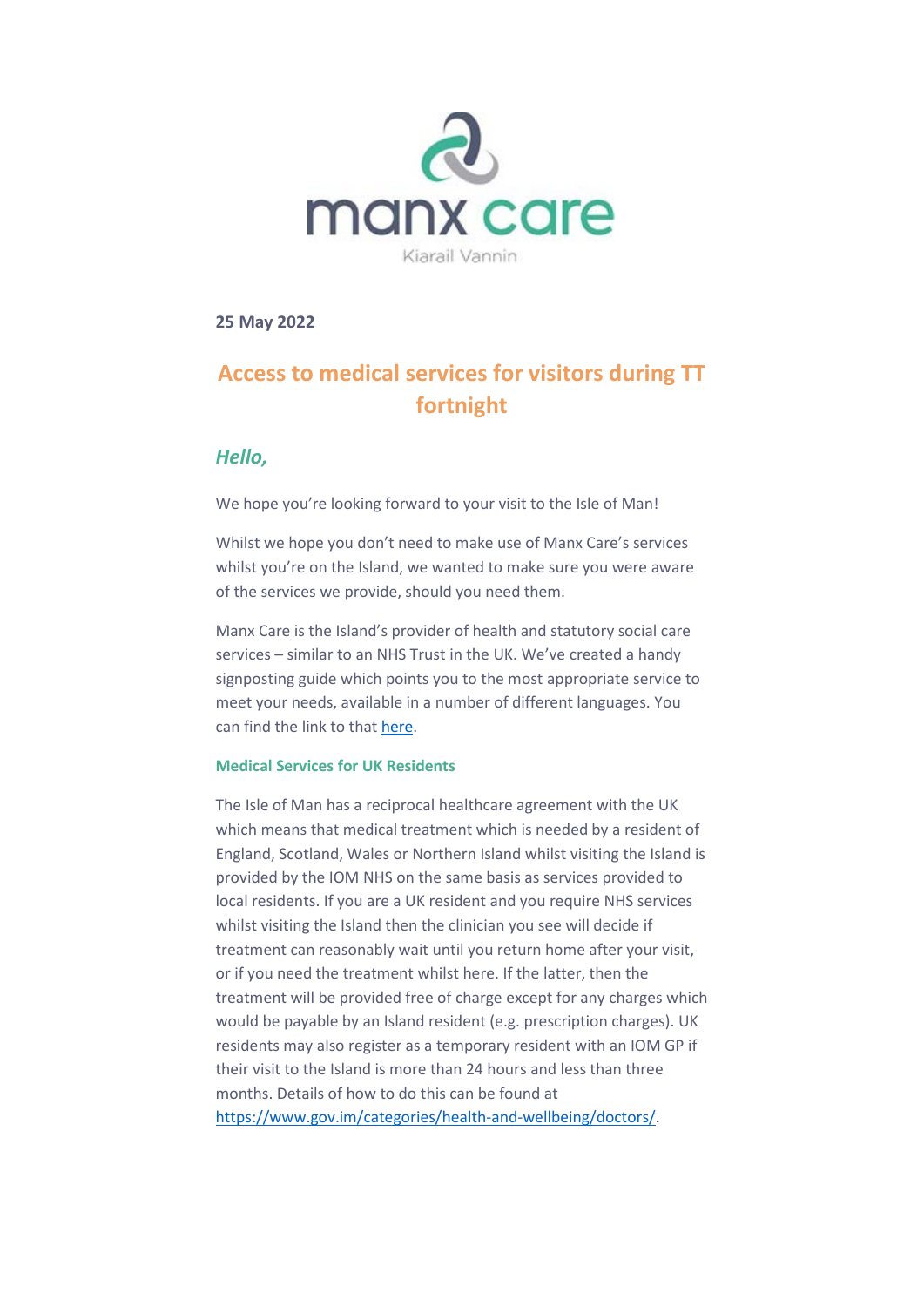Please note that the reciprocal healthcare agreement does not cover all eventualities and so we advise visitors to obtain their own appropriate level of insurance in addition to this. For example, the agreement is restricted to visits of less than three months' duration and it does not, in all circumstances, include medical repatriation back to the UK, which can be very costly if needed.

### **Medical Services for visitors from outside the UK**

In line with the provisions of the NHS (Overseas Visitors) Regulations 2011, visitors from other jurisdictions are generally only entitled to accident and emergency services free of charge. All other services, including admission into hospital following treatment in the accident and emergency department, medicines and diagnostic tests must be paid for. This, together with the potential cost of medical repatriation to a jurisdiction beyond the UK, means it is imperative that you have comprehensive travel insurance which covers these eventualities or the means to pay significant medical bills should you require medical attention whilst on the Island. If admitted, any overseas visitors will be expected to provide insurance details or pay for any medical bills prior to discharge from hospital.

Visitors from outside the UK may register with a GP practice as a private patient and will be expected to pay for any consultation, treatment or prescription at the time of the visit. Further information may be found a[t https://www.gov.im/categories/health-and](https://www.gov.im/categories/health-and-wellbeing/doctors/)[wellbeing/doctors/.](https://www.gov.im/categories/health-and-wellbeing/doctors/)

### **Other useful information**

Accident and emergency treatment, including treatment at the Emergency Department at Noble's, treatment via MEDS, and treatment at the Minor Injuries Units at Ramsey and the TT Grandstand, is available to all and is free of charge. The Emergency Department at Noble's is open 24 hours a day to deal with serious injury, illness or trauma.

MEDS, the Manx Emergency Doctor Service located next to the Emergency Department at Noble's, is an out of hours **emergency** service that operates Monday to Friday from 18:00 to 08:00, and 24 hours a day at weekends and on Bank Holidays when doctors' surgeries are closed. The telephone number is (+44) 01624 650355.

There is also a Minor Injuries Unit at Ramsey Cottage Hospital, which is open from 08:00 to 20:00 seven days a week, and treats a wide range